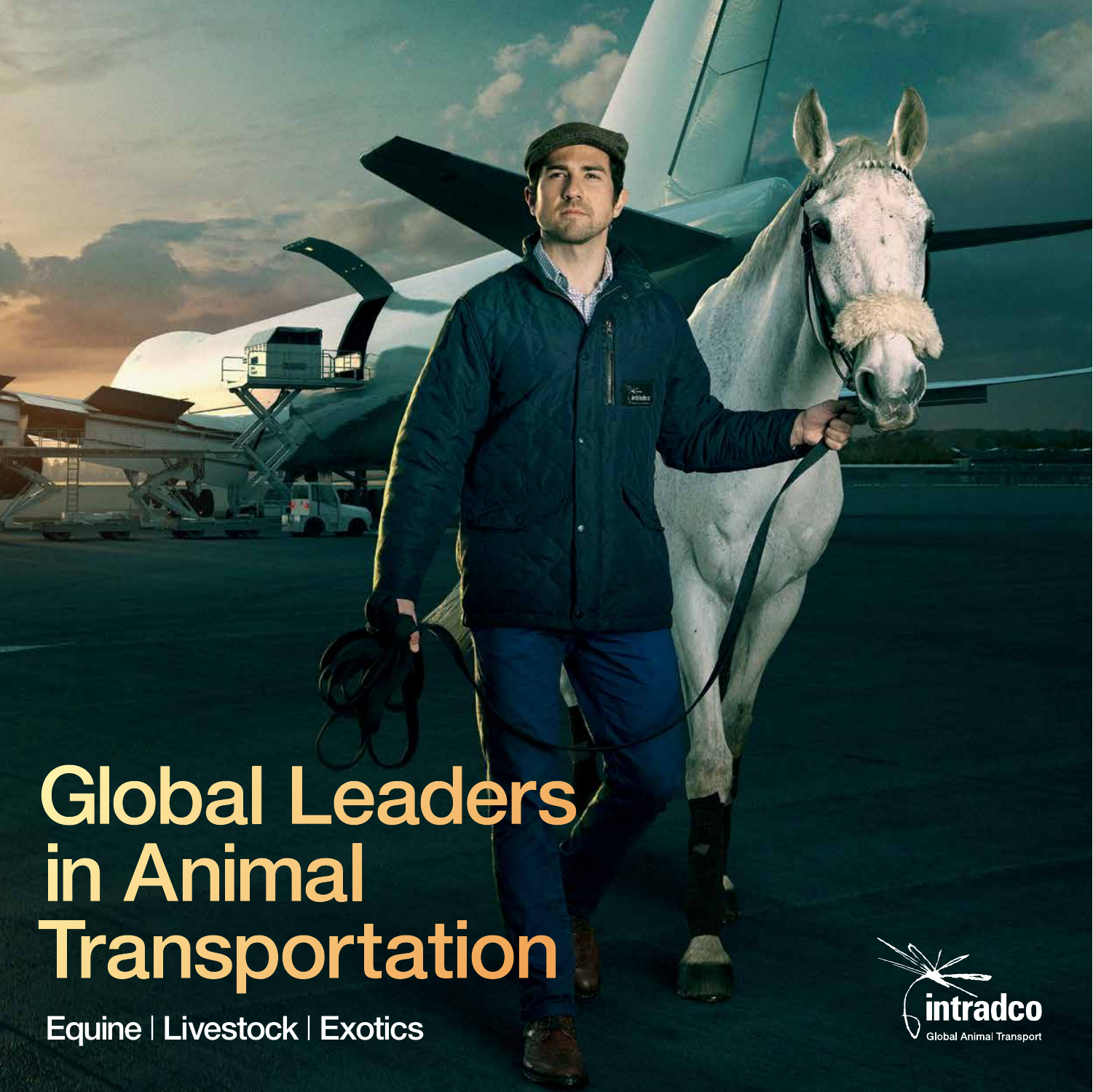### <u>ЧИНИНИНИНИНИНИНИНИНИНИН</u>

## Global Leaders in Animal **Transportation**



## **Equipment** Innovation

Intradco is the leading equine, livestock and exotics transport and charter specialist. Our experience with animal transport has developed over 30 years of professional care and commitment to providing the safest logistics for animals of all shapes and sizes.

### In-flight

Through continued design innovation, our growing range of stalls and penning provides greater flexibility with movable partitions, drop-top and collapsible-top designs and added safety and comfort features for their occupants.

Available for long-term lease or rental, Intradco equipment is compatible with Boeing 747 or 777 freighters, McDonnell Douglas MD-11s, Airbus types and other wide-bodied cargo aircraft, making it a favourite with many of the world's leading airlines.

We are a company at the forefront of designing equipment specifically for animal transportation and our leading-edge equipment is widely regarded as 'best in class' by our global customer base.

Discover the flexibility, comfort and safety benefits of Intradco's in-flight equipment through long-term lease or rental. Contact us on +44 (0)1293 572872 or email enquiry@ intradco-global.com

#### Leasing and Rental of Stalls

Our experience includes coordinating charters for Prix de l'Arc de Triomphe, Breeders' Cup and Dubai World Cup winners, as well as more unusual movements including transporting 247 deer from USA to Russia, and 400 alpacas from Chile to London.

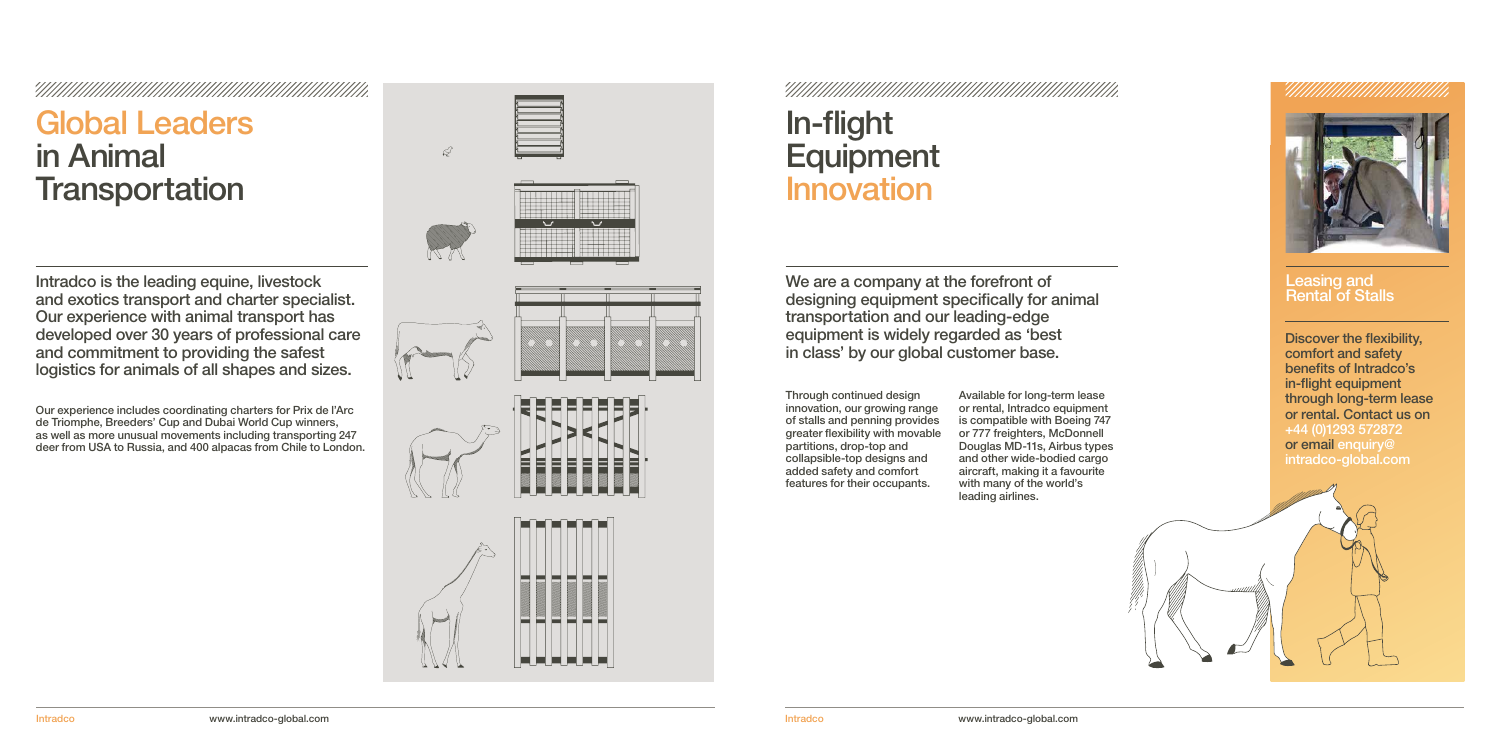1 Pre-flight Preparations



### 2 During Transportation





### <u>ЧИНИНИНИНИНИНИНИНИНИНИНИН</u>

## Specialists in Equine, Livestock and Exotic Animal Air Charters

Our reputation for providing secure transportation for horses puts us as the first choice for many leading horse shippers, owners and trainers. Our experience in accommodating unusual species has also made us popular with game reserves and animal welfare organisations, where animal well-being during transportation is paramount.

### **Handled** with Care

#### Airline Partnerships

Our expertise and specialist equipment gives airlines the ability and confidence to operate within the complex market of animal transport. If you would like to speak to us about becoming a strategic partner and taking advantage of our animal transport knowledge please contact us.

### <u>TANAN MANAMAN MANA MAN</u>

Over the past three decades, Intradco has developed a network of professionals dedicated to the safe journey and constant care of our customers' live cargo.

#### 1 Pre-flight Preparations

 We offer a complete end-to-end solution, starting with sourcing the most appropriate aircraft. Intradco air stalls have full width front and rear ramps and individual rear doors to avoid kicking risk when loading more than one horse. They are totally adjustable to ensure horses and foals can be accommodated with ease and comfort. Our pre-flight planning routine ensures that no detail is missed.

#### 2 During Transportation

 The interior design of Intradco air stalls comes from years of experience and acting on the feedback of our customers. This, coupled with our professional team of flying grooms and animal attendants, creates the most comfortable environment while reducing stress levels for horses during transportation.

 Prior to arrival, we coordinate with airport handling services to ensure a swift and secure handover of horses from the aircraft to their final destination. All Intradco equipment allows for easy cleaning and disinfecting ready to be configured for the next occupant. Rest assured, with Intradco's wealth of experience, your precious cargo is always taken from start to finish in total care.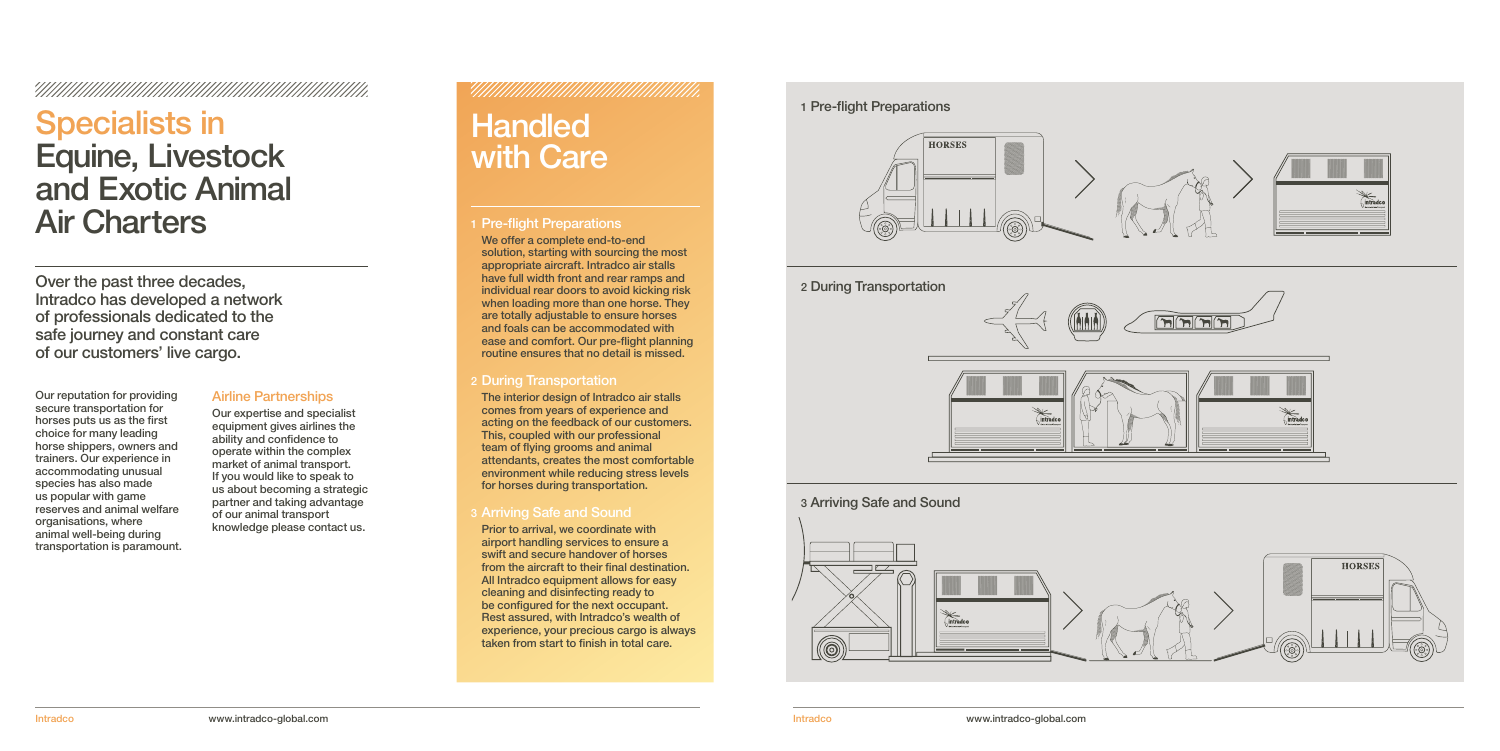### **Unparalleled** Knowledge. Unmatched Connections.

, ЧИНПИНИНИНИНИНИН

Intradco is a Chapman Freeborn company. With more than four decades of air charter experience and over 30 offices strategically located worldwide, our global coverage is unparalleled. www.chapman-freeborn.com

Chapman freeborn

### Equine | Livestock | Exotics

intradco